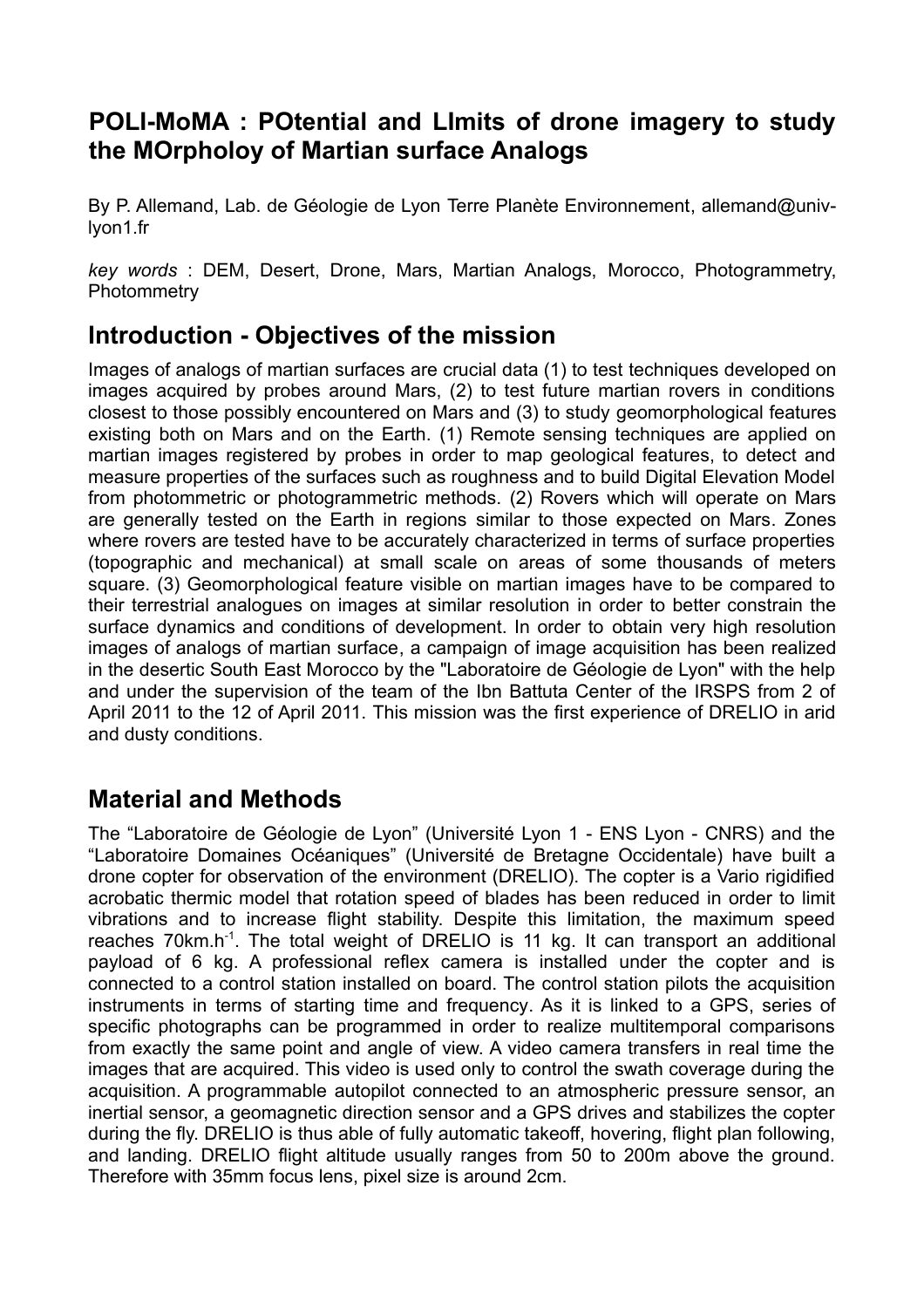In classical conditions, DRELIO flies at 15 km/h at an elevation of 100m above the ground with a period of image acquisition of 2s. Thus, the recovery of successive image is larger than 60% and permits to built Digital Elevation Models (DEM). DEM can be derived using photogrammetric techniques applied on two stereoscopic images. A specific phogrammetric chain has been built, dedicated to the images acquired by DRELIO. This chain uses pairs of stereoscopic images and GPS position of Ground Control Point visible on images to compute high resolution georeferenced DEM. For 2cm resolution images, the average resolution of the DEM is better than 4cm for a planimetric and altimetric precision better than 5 cm. Using the resulting DEM, ortho-images can be computed which are the images corrected from topographic distortion. These DEMS associated to ortho-images enable to calculate topographic properties such as pebble size distributions, roughness etc...

# **Acquired Data**

During the POLI-MoMA mission, 8 flights have been realized on 6 sites for a cumulated fdistance of 19.5 km at an average elevation of 100m. 3800 images have been taken and registered both in JPG format and in Raw format at an average resolution of 3cm. The total surface covered by the images is approximatively of  $2km^2$ . The 8 flight plans have been registered in terms of position and attitude of tea drone. The position of 7 of the flights have been also registered by DGPS. During one flight the DGPS has experienced difficulties and only the GPS signal is readable.

Fight 1 (UTM 30 3360430N 812470E) : The flight 1 has been realized in order to image a debris fan formed by pebbles of various size incised by oueds of metric width and depth. The aim of the flight is to measure the variation of the pebble size on the sedimentary fan.

Flight 2 (UTM 30 3365670N 823730E) : The flight 2 has been realized above a series of connected active oueds which incise decametric hills. These images will be compared to those of Mars.

Flight 3 (UTM 30 3370240N 823730E) : During the flight3, DRELIO has flown above a large oued which bed is occupied by metric pebbles. The velocity of DRELIO has been tested up to 45 km/h.

Flight 4 (UTM 30 3367890N 823816E) : A series of 3 flights with a gap of 1.5 hour between them has been done above a surface covered by peebles of various sizes. The experiment will be used to evaluate the effect of shadows on image analysis.

Fligth 5 (UTM 30 3365810N 823760E) : The aim of this flight is to test the method of photoclinometry. A series of images has been acquired on a hill selected for its albedo homogeneity.

Flight 6 (UTM 30 3408321N 722567E) : The flight has been realized on the area called "Moon 2". The images will be used to test a software able to measure the number of pebbles and blocs.

## **Preliminary Results**

Ten pairs of images have been selected and treated in order to extract the corresponding DEM and the associated orthoimages. The figure 1 shows an example of the DEM of the oueds (flight 2).